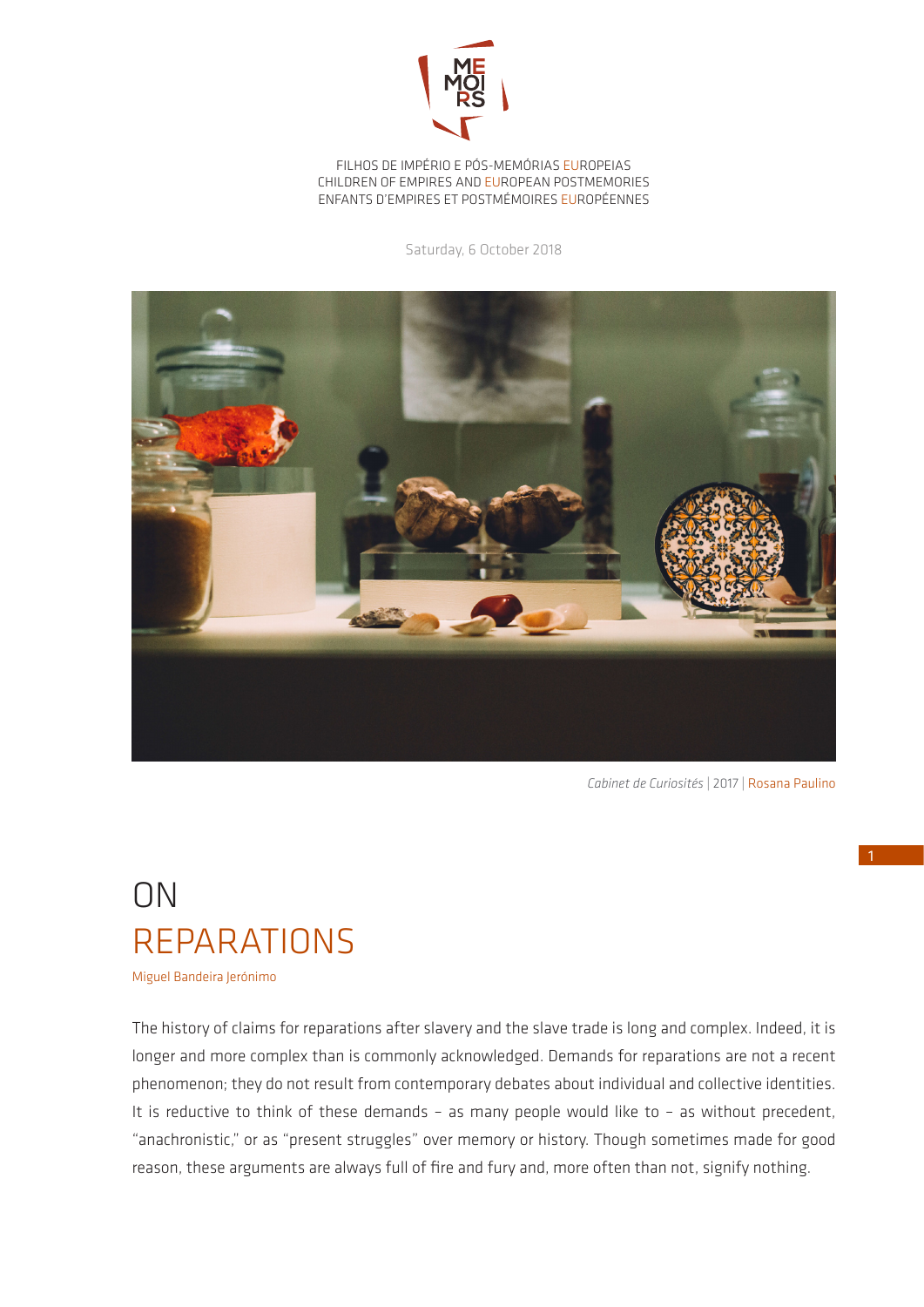

The idea of reparations has been elaborated since the eighteenth century by slaves and freed slaves, in various ways and deploying various strategies. It has always faced almost insurmountable obstacles and has, as such, known many failures. The material and symbolic demand for compensation brought by men and women who had themselves been subject to heinous trafficking or slavery – or who were related to someone who had – took many forms. From pamphlets and petitions to more formal appeals to the legal and justice system, they sought either public apologies or financial compensation. Whilst the term "reparation" was infrequently used, many synonyms had clear meanings: the fair and justifiable demand that grave and deadly injustices be rectified by material or symbolic compensation. Unsurprisingly, enslaved peoples were always aware that their condition was indefensible and intolerable, and of the dehumanisations and violence that underpinned the "social death" (as Orlando Patterson calls it) that marked their lives.

This sharp consciousness of their suffering nourished sometimes hidden but always active and intentional forms of resistance, denunciation, reclamation. Just because most of the time the demands for reparations have not been successful does not mean we should devalue or underplay their historical importance. Anyone who definitively underplays the role of slaves themselves as agents in the history of slavery, slave trading and of abolition needs to profoundly rethink their position.

Historical analysis is not only about what happened or what seemed to have happened. It is also very much about what could have happened, about what many people imagined could have come to pass, or what they tried to make happen. As historians, what we have to go on is always slim. The actions of individuals are not always easily discernible or understandable. It is even harder faithfully to describe their motivations. Their actions were only what was possible in the conditions they faced. Making someone a slave is inhumane. Changing slaves' situation was very difficult: there were many attempts which did not all come to fruition. These attempts also have not reached the archives intact. Nevertheless, though rarely easy to hear, reconstitute or identify, they remain legible as rumours, fragments and clues. There is, therefore, no reason to ignore these attempts' existence. Writing this history, in a rigorous and documented way, is difficult. It is a work of interpretation.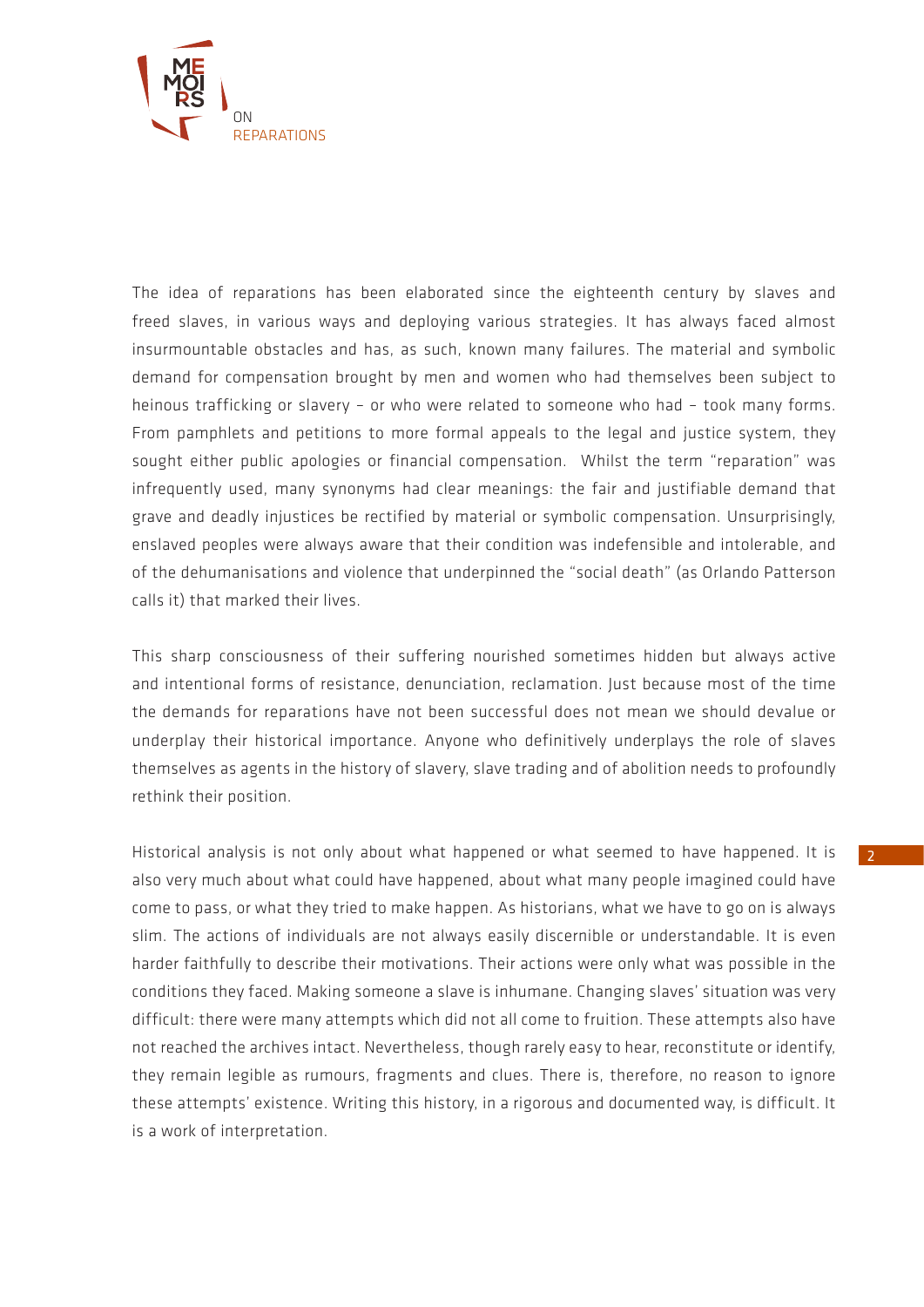

The history of reparations cannot be understood on a purely national level, on a case-by-case basis. Like the historical phenomena that have provoked them, the history of reparations is enriched by an attention to its transnational and comparative dimensions. This is not to advocate inattention to the peculiarities of each slave society and the specificities of each abolitionist and post-abolitionist trajectory. But, in the same way that slave societies register common traits, so there are similarities in the arguments for and against reparations. Like the memorialization of slavery and the slave trade in museums, public monuments, or cultural tourism, from Benin and Senegal to France, from Ghana to the United States, the history of reparations has evolved as a result of the circulation of arguments and protest on a global scale. Again, methodological nationalism is futile, though many benefit from its uninteresting rewards.

The question of reparations remains to be addressed and resolved. Against some predictions – some relieved, others celebratory – the question has not disappeared from public discourse. The historical legacies of slavery and the slave trade, and the unstoppable accumulation of social inequality and discrimination that they represent, have not suddenly resolved themselves or vanished. To ignore or avoid them, or to summarily devalue them on the basis of arguments about authority or "political correctness" (a concept abundantly invoked but that remains to be defined with any substance whatsoever) does not make them go away. Especially if we consider that, unlike considerable reparations paid to slave owners as a means of compensating for abolition (justified by hysterical and alarmist visions of socio-cultural rupture, with analogies in the present), the victims (and their descendants) of both processes were rarely afforded similar generosity. The memorialization of slavery and the institutionalization of the public memory of slavery and the slave trade has taken place on a global scale. It has assumed different expressions and a recurrent public dialogue has taken place. However, it is obvious that the industry of memory and memorization has not been enough to achieve a modicum of consensus, justice and social peace. There have been many initiatives, few consistent official projects and still less the capacity to produce substantial changes that could correct the disintegrating effect of the legacy of slavery. The numerous and painful wounds have not healed. To a certain extent advocating redress stems from both the recognition of the inadequacy of mere memorialization, and also from dissatisfaction with its practical consequences. Memory needs the most rigorous history possible. Without it we can hardly face, let alone solve, the problem of reparations and we will be even further from the public dialogue we desire: fiery and furious, perhaps, but signifying something.